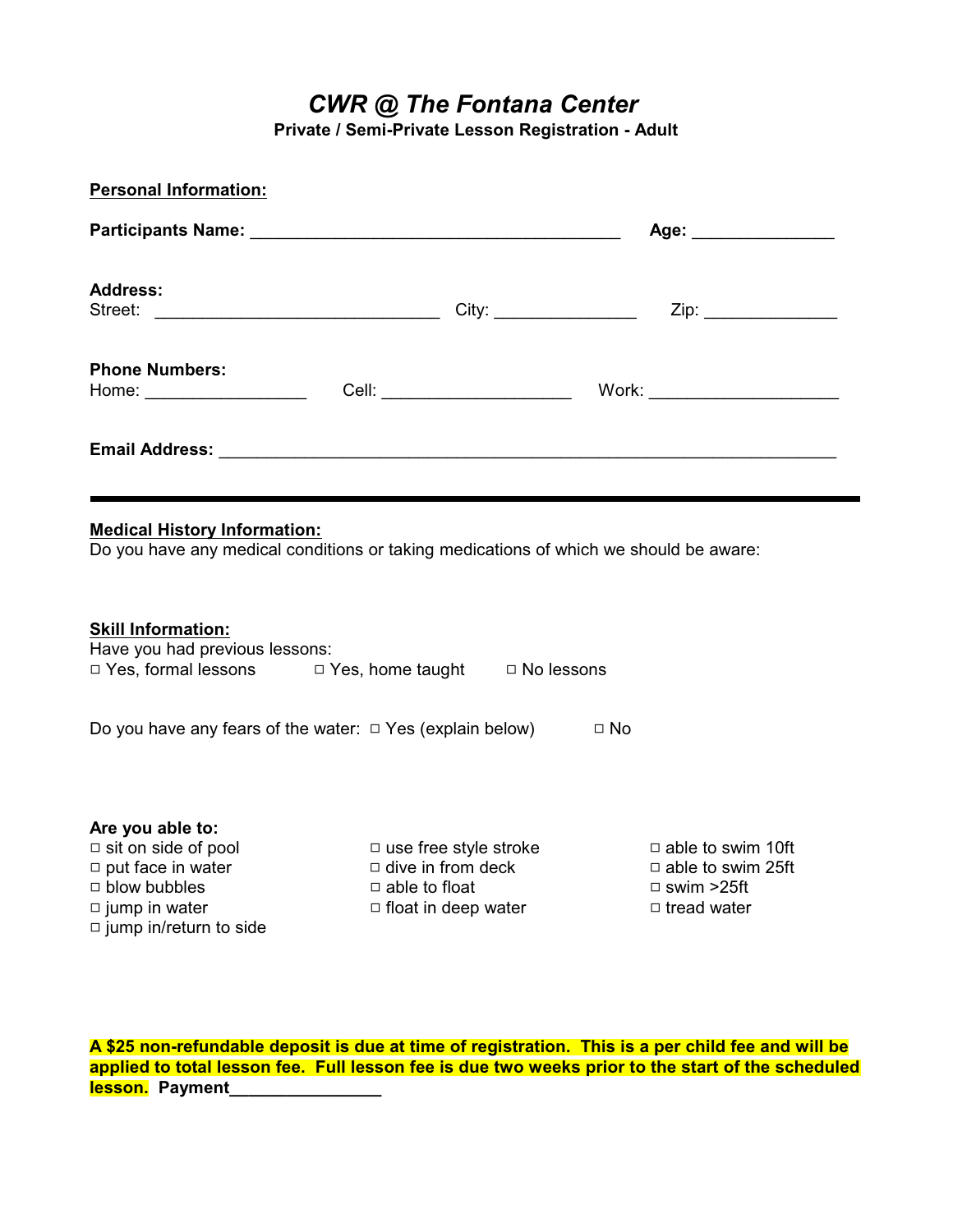### *CWR @ The Fontana Center*

**Private Swim Lesson Rules & Regulations - Adult**

#### 1. **NO OBSERVERS DURING LESSON TIME!** All non-participants must **wait outside of the building.**

- 2. Lessons are in an enclosed pool, therefore, we will have lessons rain or shine. **We will NOT schedule make-up days unless swim instructor will not be present (months of June - August ONLY)!**
- 3. **Lessons will be 45 minutes of instruction** time with 15minutes of "in-out time". Student should be prepared to be here for about one hour.
- 4. **ENTRANCE & EXIT WILL BE through the side glass patio doors (June August ONLY).**
- 5. **No Refunds or make-up lessons schedule for NO-Call / NO-Show lessons.** If you will not be able to make your scheduled session we will attempt to re-schedule your lesson at our earliest convenience .
- 6. NO FOOD OR DRINKS (EXCEPT WATER) BROUGHT INTO POOL AREA!! Water only allowed in plastic containers. We suggest no food one hour prior to lesson time.
- 7. NO floatation devices are used. If instructor thinks this is necessary, we will provided needed equipment.
- 8. Goggles are allowed, but we suggest using ones that only cover the eyes, no full masks.
- 9. Bring towel to dry off after lesson, dry shoes and cover-up to leave the area.

\_\_\_\_\_\_\_\_\_\_\_\_\_\_\_\_\_\_\_\_\_\_\_\_\_\_\_\_\_\_\_\_\_\_\_\_\_\_\_\_\_\_\_\_

- 10. Please visit the restroom prior to lesson time. Lockers are available for daily use, bring your own padlock if you would like your things to be secured.
- 11. Be considerate of others using pool area, and respect and follow advice of swimming instructor.
- 12. Please notify the staff if you have any problems or concerns regarding the lessons, instructors, or the facility. THANK YOU!!

**Name:**

**Signature / Date:**

 $\mathcal{L}_\text{max}$  and  $\mathcal{L}_\text{max}$  and  $\mathcal{L}_\text{max}$  and  $\mathcal{L}_\text{max}$